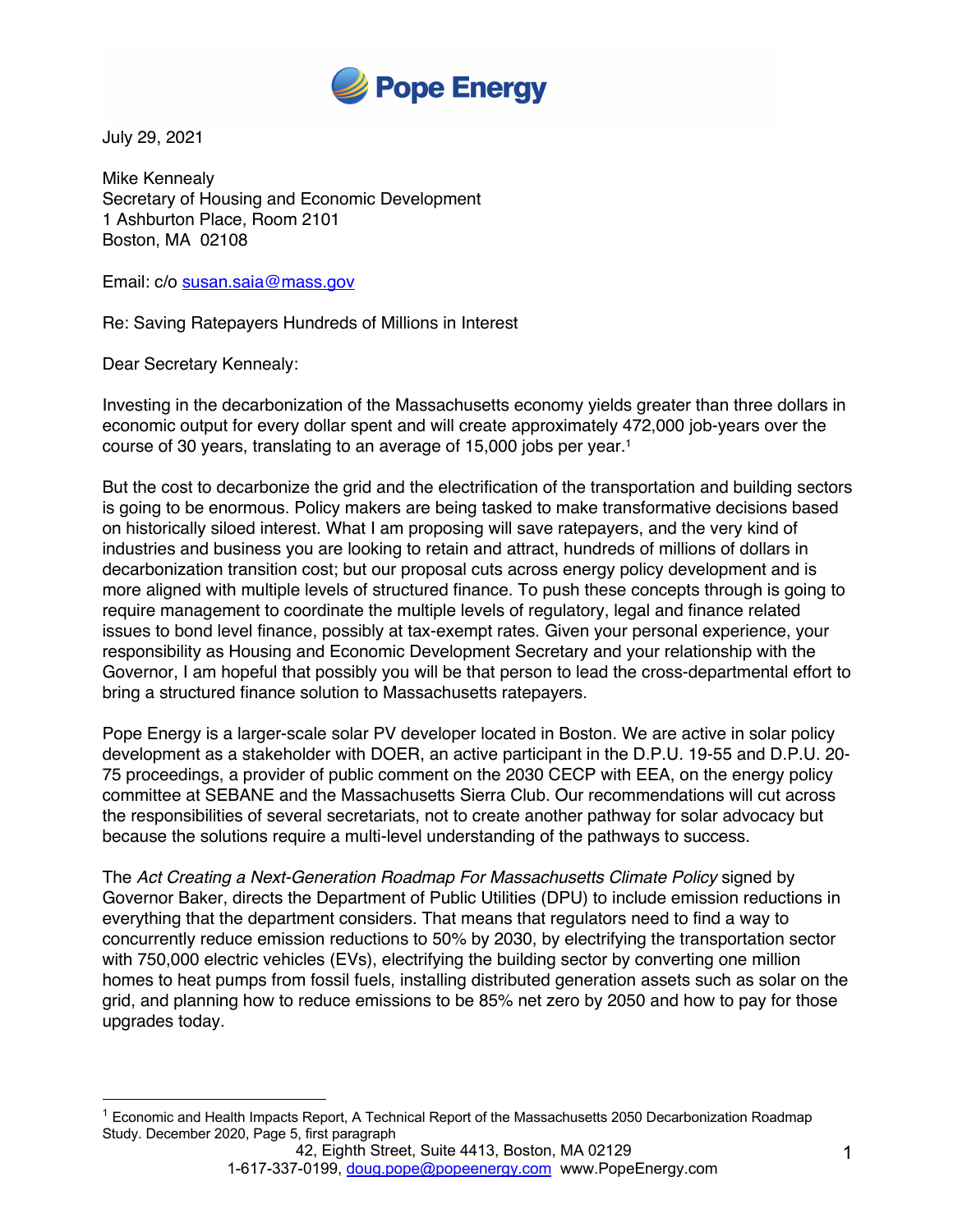

The typical methodology for utilities or Electric Distribution Companies (EDCs) to recover cost from ratepayers is to take a \$100-million capital investment that is made up of ten line items of differing useful life equipment assets, aggregate them into one schedule, apply the Shortest Expected Lifespan financial method and end up with a blended depreciation rate billable to ratepayer of 10 percent per year. (Please see a discussion of this as submitted to DPU on Exhibit 1 attached.) If regulators and policy makers must make decisions based upon this old methodology, decarbonization will take a back seat to short-term decision making because the cost will be needlessly high.

The cost to upgrade transmission and distribution level utility infrastructure is going to be in the billions of dollars. Since most upgrade cost will have equipment lives of 30 to 40 years or greater, those assets should be aggregated in one tariff and financed over the useful 30- to 60-year life of those assets. In this way, today's ratepayer will not be paying for tomorrow's emission reduction requirements, but the equipment upgrade improvement will be completed once and not piecemeal at greater cost.

Since decarbonization of the grid is a "public good," these equipment improvements should qualify for tax-exempt debt. We are proposing that 30- to 60-year assets be financed with tax-exempt debt, saving the ratepayer hundreds of millions of dollars in interest expense. We believe a "facility" will need to be set up to act as a conduit to receive funds from ratepayers and disburse funds to the EDCs. The EDCs will design, build, maintain and operate the improved electrical system and will, with DPU's approval, invoice the "facility" to retire the debt from their books. Legal, tax and legislative structuring will be required.

Eversource mentioned in D.P.U. 20-75 filing<sup>2</sup> that their bond rate is 3.37%. There was no further backup nor comparison to tax-exempt rates.

In the D.P.U. 20-75 proceedings, in EDC-5, Eversource refers to a "regulatory asset" being established to deal with FERC compliance issues. Our question is, could that same "regulatory asset" be used to lower the financing cost to ratepayers?

I have spoken with Rebecca Sullivan from MassDevelopment and she has been very helpful, but absent greater engagement by the EDCs, DPU or the executive branch, MassDevelopment will not engage in substantive discussions. There are many tax-counsel rated issues that need to be addressed and perhaps regulatory and legislative structuring as well.

Financing long-term assets for ratepayers at low interest rates is going to take the focus of multiple executive branch secretaries, the AGO, and perhaps the Treasurer's office to bring this concept to fruition. But one executive needs to manage the process. I hope you find this worth your time.

Best Regards,

Doug Pope **President** 

42, Eighth Street, Suite 4413, Boston, MA 02129 1-617-337-0199, doug.pope@popeenergy.com www.PopeEnergy.com  $2$  Eversource D.P.U. 20-75, Attachment 2 of the Eversource System Planning Memorandum, Line 514, based upon the Amended AESC 2018 report by Synapse Energy Economics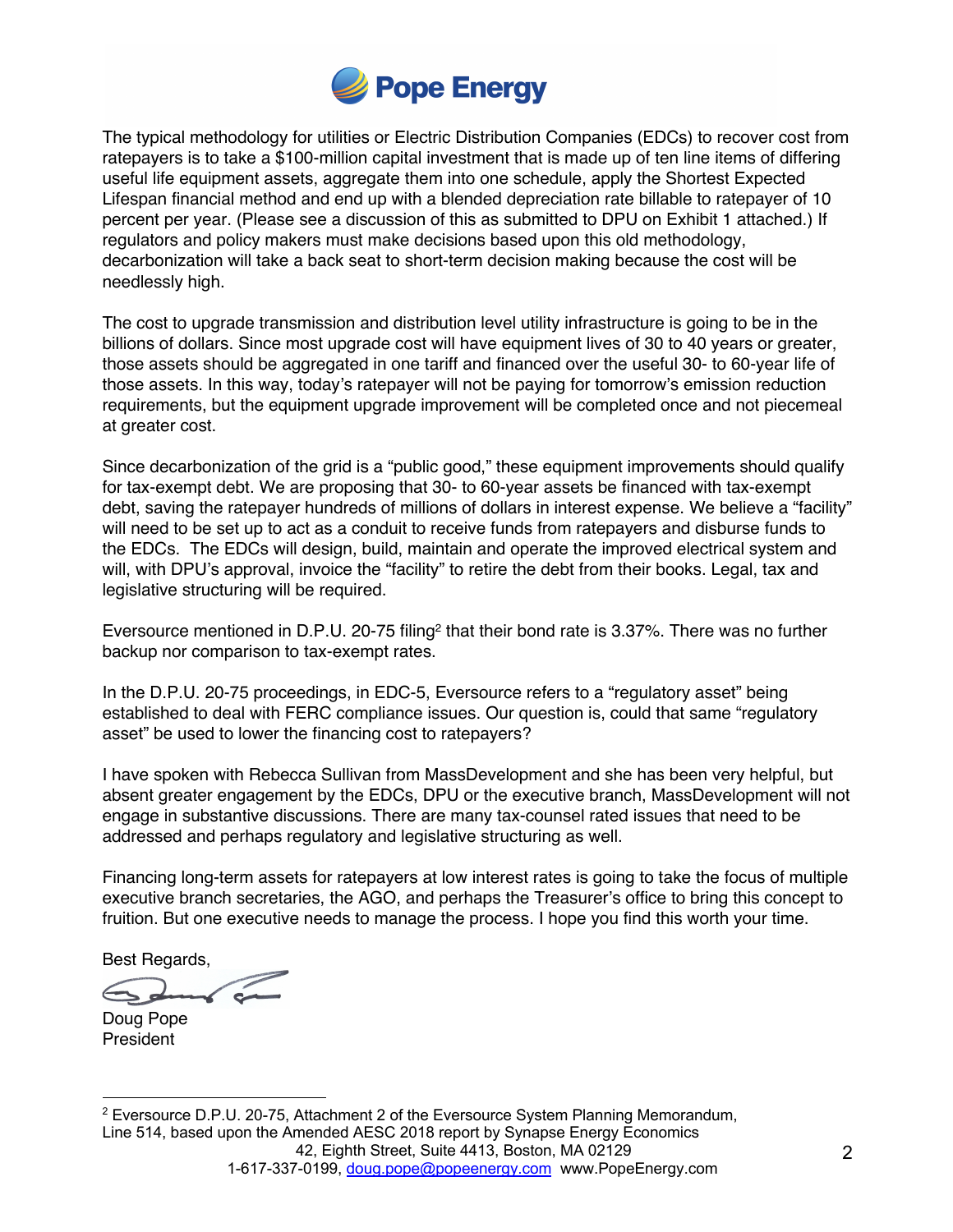

## **Exhibit 1**

As submitted to DPU on December 23, 2020, Re: Public Comments, D.P.U. 20-75 here.

https://www.popeenergy.com/wpcontent/uploads/2021/05/POPE\_ENERGY\_COMMENT\_LETTER\_DPU\_20-75\_12-23-2020.pdf

## **How to Pay for These 30 to 50-Year Grid Modernization Infrastructure Upgrades**

In B-4, Page 16, C., the Company describes a \$100 million dollar investment costing the ratepayers \$12 million to \$14 million per year in reconciled cost. This amounts to a 7.1 to 8.3- year amortization of cost. A similar situation exists in D.P.U 18-150 Performance-Based Ratemaking Proposal, September 30, 2019, in one of the filings by the AGO, a weighted average depreciation rate for general asset is 10.198% per year.

8

| Weighted Average Depreciation Rate for General Assets, 1996<br>2 |                                                                                                                                                       |              |                                 |         |            |                     |                   |
|------------------------------------------------------------------|-------------------------------------------------------------------------------------------------------------------------------------------------------|--------------|---------------------------------|---------|------------|---------------------|-------------------|
| 3                                                                |                                                                                                                                                       |              |                                 |         |            |                     |                   |
| a                                                                |                                                                                                                                                       |              |                                 |         |            |                     |                   |
| 5                                                                | General Assets (In Thousands of Dollars)                                                                                                              | Value 1      | % of Total Value % of Net Value |         | Lifetime 1 | Declining Balance 1 | Depreciation Rate |
| 6                                                                | Land and Land Rights                                                                                                                                  | \$489,443    | 1.96%                           |         | NA         |                     |                   |
|                                                                  | Structure and Improvements                                                                                                                            | \$7,085,330  | 28.35%                          | 34, 20% | 36         | 0.89                | 2.5%              |
| 8                                                                | Office Furniture and Equipment                                                                                                                        | \$3,744,952  | 14.99%                          | 18.08%  | 14         | 1.65                | 11.8%             |
| $\Omega$                                                         | <b>Transportation Equipment</b>                                                                                                                       | \$2,436,285  | 9.75%                           | 11.76%  | 9          | 1.73                | 19.2%             |
| 10                                                               | Stores Equipment                                                                                                                                      | \$182,280    | 0.73%                           | 0.88%   | 16         | 1.72                | 10.7%             |
| 11                                                               | Tools, Shop and Garage Equipment.                                                                                                                     | \$1,006,533  | 4.03%                           | 4.86%   | 16         | 1.72                | 10.7%             |
| 12                                                               | Laboratory Equipment                                                                                                                                  | \$800,097    | 3.20%                           | 3.86%   | 12         | 1.62                | 13.5%             |
| 13                                                               | Power Operated Equipment                                                                                                                              | \$589,718    | 2.36%                           | 2.85%   | 16         | 1.72                | 10.7%             |
| 14                                                               | Communication Equipment                                                                                                                               | \$4,871,143  | 19.49%                          | 23.51%  | 11         | 1.65                | 15.0%             |
| 15                                                               | Miscellaneous Equipment                                                                                                                               | \$371,834    | 1,49%                           |         | NA         |                     |                   |
| 16                                                               | Other Tangible Property                                                                                                                               | \$3,412,124  | 13.65%                          |         | NA         |                     |                   |
| 17                                                               |                                                                                                                                                       |              |                                 |         |            |                     |                   |
| 18                                                               | <b>Total Value</b>                                                                                                                                    | \$24,989,739 | 100.00%                         | 100.00% | 20         |                     | 10.198%           |
| 19                                                               | Unknown Life                                                                                                                                          | \$4,273,401  |                                 |         |            |                     |                   |
| 20                                                               | Net Value                                                                                                                                             | \$20,716,338 |                                 |         |            |                     |                   |
| 21                                                               | Parcent Unknown                                                                                                                                       | 17%          |                                 |         |            |                     |                   |
| 22                                                               |                                                                                                                                                       |              |                                 |         |            |                     |                   |
| 23                                                               | Source: EIA, Financial Statistics of Major Investor-Owned Electric Utilities, 1996                                                                    |              |                                 |         |            |                     |                   |
| 24                                                               | Source: Department of Commerce, "The Measurement of Deprociation in the National Income and Product Accounts", Survey of Current Business (July 1997) |              |                                 |         |            |                     |                   |
| 25                                                               |                                                                                                                                                       |              |                                 |         |            |                     |                   |
| 26                                                               |                                                                                                                                                       |              |                                 |         |            |                     |                   |

That is the equivalent of asking ratepayers that own homes to finance those 30 to 50-year assets over 7 to 10 years. The only way to conduct resource planning and grid modernization is to have long-term assets be amortized separately based upon useful life.

See Line 7 above [ Structure and Improvements]. These are the substations, street conductors, poles, towers, transformers, switchgear and the cost of labor and material to install the same. Examples:

(FERC) Account 356 (Overhead Conductors and Devices) – 55-year service life

Account 362 (Station Equipment) – 45-year service life, Account 364 (Poles, Towers, and Fixtures) – 45-year service life, Account 366 (Underground Conduit) service life of 50 years.

<sup>8</sup> 4-30-2019 Filer: Attorney General, WP-EconomicDepreciationRatesPowerDX(PEG)assuming33 vs 36, General. xls (tab) 9 D.P.U. 18-150, Pages 295-302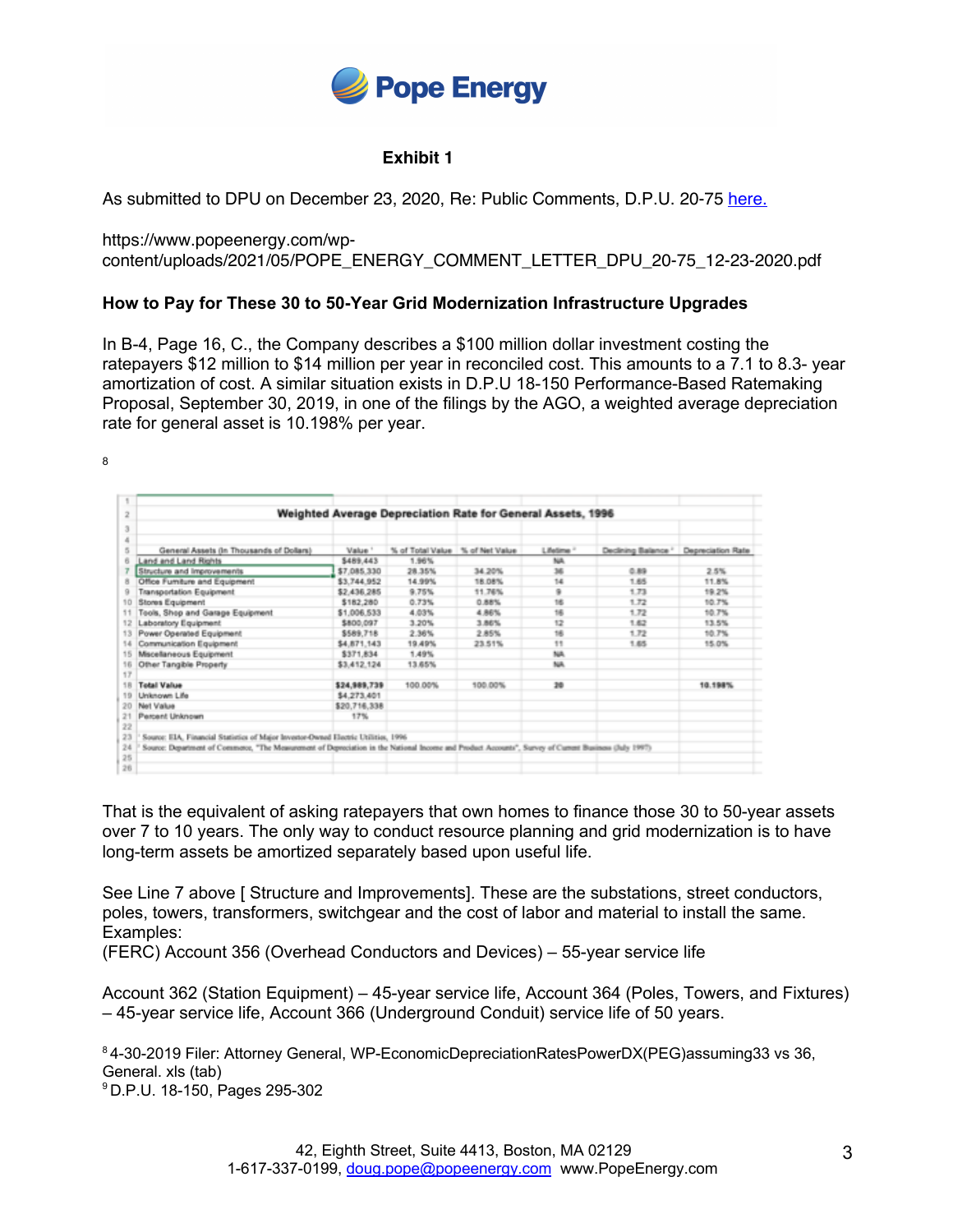

## Page 13

In order to be able to afford the transformative grid modernization required to meet the GWSA obligations, long-term assets need to be billed to ratepayers over the term of the useful service life of the equipment separately and not billed in a weighted-average fashion or socialized with other utility capital expenses. At a minimum, a future rate case would only allow the billing and depreciation of long-term, grid-modernization assets on the schedule of their useful life.

We are not familiar with the cost of capital of a privately held, publicly traded EDC and what rates of return are expected on internal or borrowed funds. We surmise that the cost of capital is between something greater than the dividend rate to stockholders and equal to the return on assets allowed in the tariff. Those interest rates are greater than tax-exempt rates that could be financed through Mass Development.

{For the record, we have had correspondence with Mass Development, and due to the premature nature of this idea, they are in no position to make comment whatsoever. 12-21-2020}

The "public good" financed by Mass Development would be to support lowering the cost for ratepayers to modernize the electric grid to lower emissions from 1990 levels in compliance with the Global Warming Solutions Act and related laws that requires Massachusetts to have 85% netzero emissions by 2050.

A rate case would be litigated, a Grid Modernization tariff approved that separated long life span assets for longer recovery/depreciation periods that match the actual service life of the asset. The EDC would complete the work with its own funds and, once complete, the EDC would have the debt funded for that portion of completed work on a tax-exempt basis with Mass Development. The structure of the Mass Development loan would be recognized within the rate case and repayment of the loan would be guaranteed through the sale of delivered electricity to ratepayers.

If there are legal barriers, Mass Development borrower entity size limits, SEC or EDC stockholder objections to long-term obligations, then a finance "Facility" could be set up to hold the assets and liabilities and to receive repayment funds for the loan.

## Page 14

The Facility would be a non-profit entity either independently held or held by the EDCs, AGO, DPU, DOER the Secretary of EEA. The purpose of the Facility would be as a financial conduit to hold debt at tax-exempt rates from Mass Development to finance grid modernization assets with a service life of over 30 years. The repayment stream of revenue would be secured by access to a tariff delivering electrical service to ratepayers.

The EDCs under a grid modernization tariff would build out the transmission and distribution grid network to receive the installed capacity 1 GW of solar and wind per year. Upon completion of the work and "acceptance" by D.P.U., the EDCs could then invoice, recover and access the long-term Structure and Improvements portion of the cost from the Facility. Title to the assets pass to the Facility as collateral against debt. In arrears, on a periodic basis (bi-annually?) to be approved in the rate case, the EDCs could invoice for the current portion of Structure and Improvements portion of the work and recover such cost from ratepayers. The payments received from ratepayer is essentially a pass-through to the Facility to pay off the debt to Mass Development.